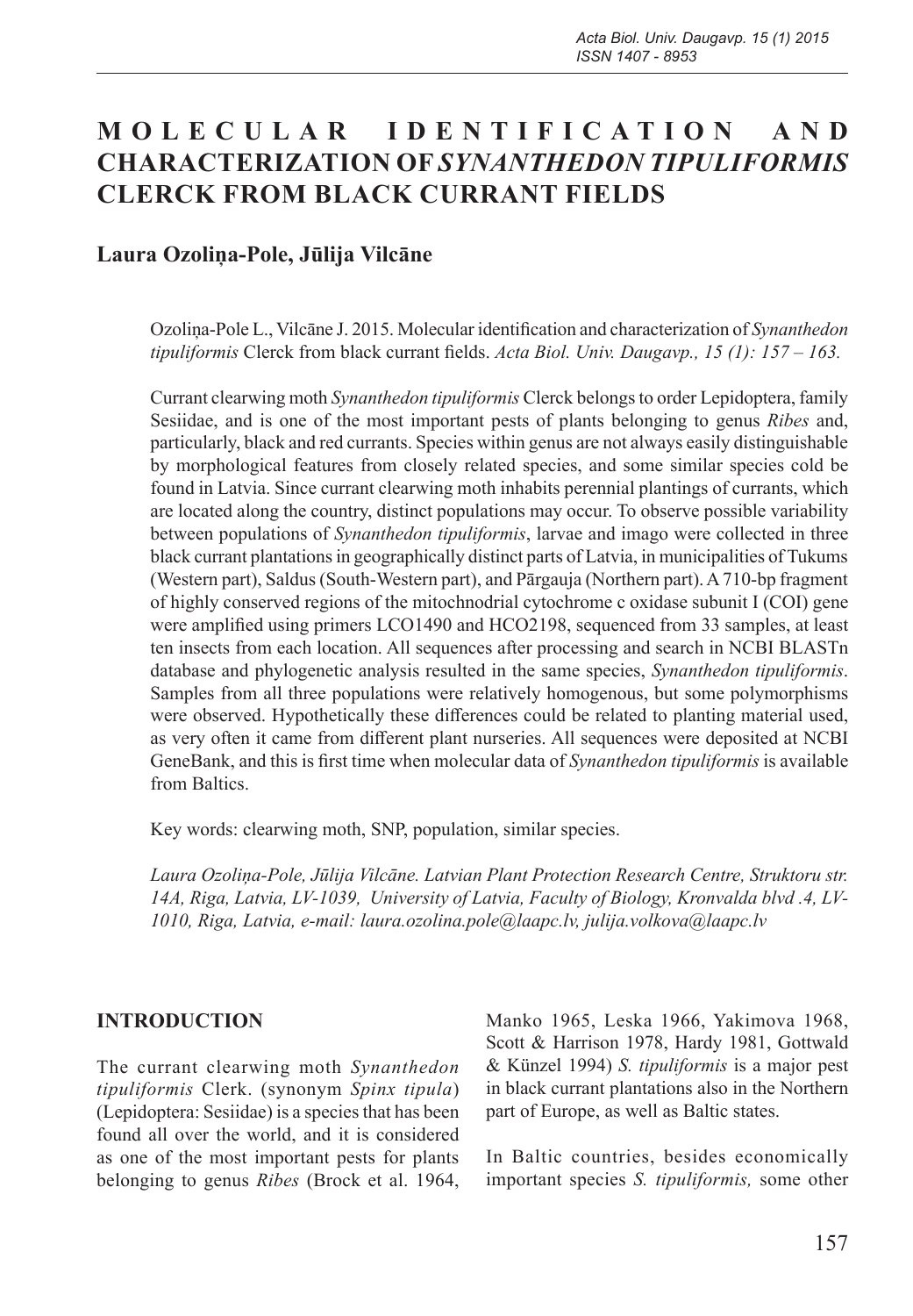species of the genus have been described. In Lithuania, another species *Synanthedon mesiaeformis* (Herrich-Schäffer), as well as sallow clearwing moth *Synanthedon flaviventris*  (Staudinger) listed in the Red Data Book of Lithuania as a rare species are reported (Karalius & Būda 2006, Mozuraitis & Būda 2013). *S. mesiaeformis* has been described in Lithuania, Estonia and Finland, but not yet in Latvia<sup>1</sup>, as well *Synanthedon soffnerii* (*I*vinskis & Rimšaite 2012)*.* Phenotypically similar species to *S. typuliformis* is *Synanthedon cephiformis*  (Ochsenheimer), currently not reported in Baltics, but found in Poland (Bąkowski et al. 2011). The correct distribution of species from genus *Synanthedon* in Northern Europe could be unknown, due to hidden life style of some species, or because of the expanding of the living areal as related to climate change (Ulrich et al. 2011).

Studies about diversity of *Synanthedon* species found in Latvia are lacking. Earlier, distribution of economically important pest *S. typuliformis* has been described (Ozolina-Pole et al. 2013). As a continuation of the research, identification and characterization of *S. typuliformis* from different

1 http://www.lepidoptera.eu/show. php?ID=349&country=GB

geographical locations by molecular methods was performed. The aim of this study was to clearly identify species of insects found in invaded stems of black currants, ensuring that closely related species are not occurring. In addition, possible genetic variation was characterized.

### **MATERIAL AND METHODS**

#### **Insect sampling and preparation**

Samples of *S. typuliformis* were collected in three distinct parts of Latvia, in Pūre (Western part, municipality of Tukums), Pārgauja (Northern part, municipality of Pārgauja) and Lutriņi (South-Western part, municipality of Saldus). Locations were chosen to be geographically distinct (Fig. 1), the farthest distance was 162 km, from Pūre to Pārgauja, the nearest distance – 92 km. Plantations of black currants were 7-10 years old, shoots visually damaged by clearwing moth were collected. Shoots were cut along, larvae were removed from damage, and preserved in 96% alchocol at 5  $\degree$ C until needed. In the case if the larvae were alive, they were put into exiccators covered with cotton cloth, together with some black currant stems and leaves, and



Fig. 1. Location of black currant plantations, where shoots damaged by *S. typuliformis were* collected.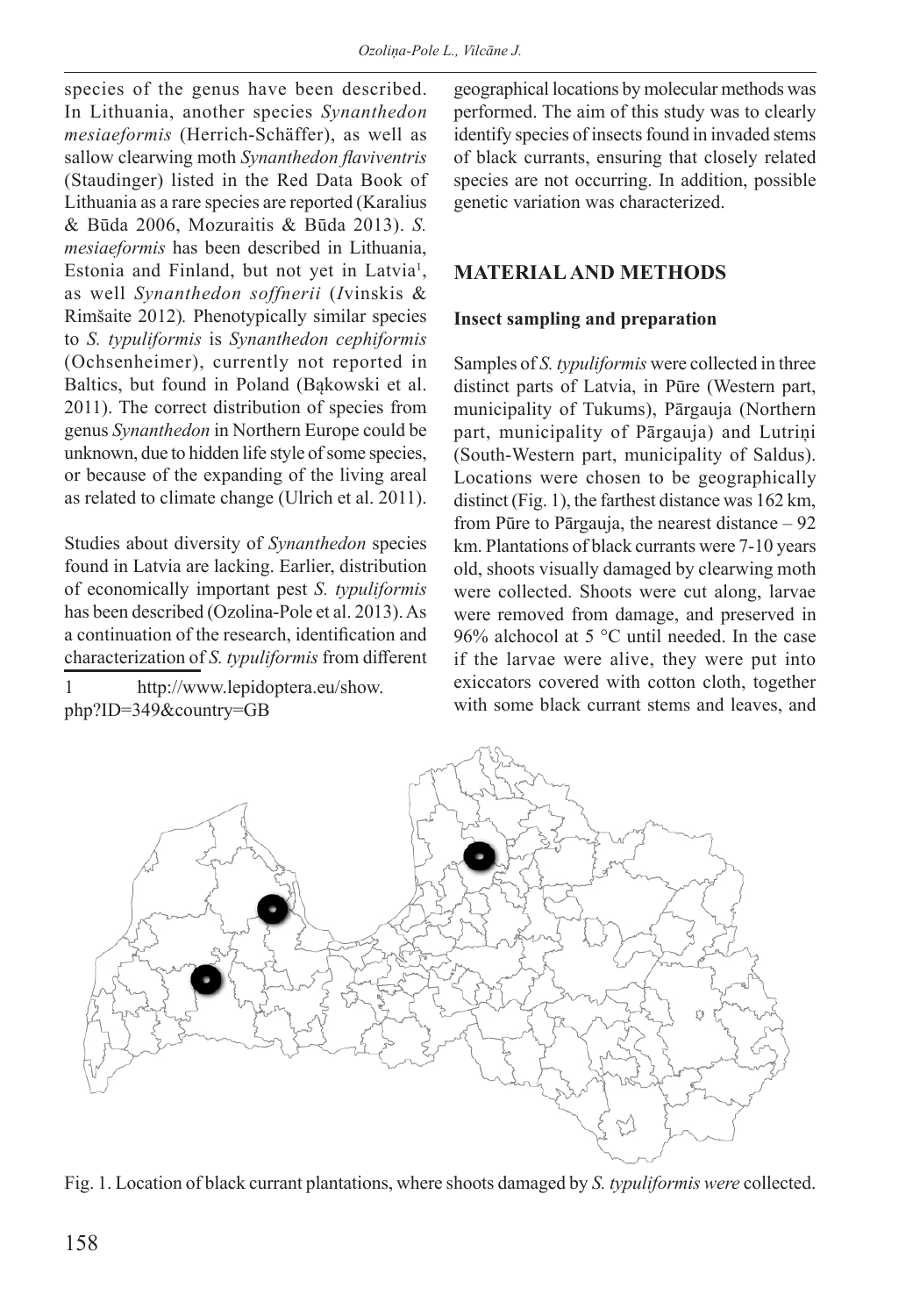| Location | ID               | Development<br>stage | Collection<br>date | Gene Bank accession<br>number |
|----------|------------------|----------------------|--------------------|-------------------------------|
| Saldus   | LO <sub>1</sub>  | imago                | 06.06.2013         |                               |
|          | LO <sub>2</sub>  | imago                | 06.06.2013         |                               |
|          | LO <sub>3</sub>  | imago                | 06.06.2013         |                               |
|          | LO <sub>4</sub>  | imago                | 06.06.2013         |                               |
|          | LO <sub>5</sub>  | imago                | 06.06.2013         |                               |
|          | LO 6             | imago                | 06.06.2013         |                               |
|          | LO <sub>7</sub>  | imago                | 06.06.2013         |                               |
|          | LO <sub>8</sub>  | imago                | 06.06.2013         |                               |
|          | LO <sub>9</sub>  | imago                | 06.06.2013         |                               |
|          | LO <sub>10</sub> | imago                | 06.06.2013         |                               |
|          | LO 31            | imago                | 06.06.2013         |                               |
|          | LO 35            | larvae               | 09.09.2013         |                               |
| Pārgauja | LO 11            | imago                | 06.06.2013         |                               |
|          | LO 12            | imago                | 06.06.2013         |                               |
|          | LO 13            | imago                | 06.06.2013         |                               |
|          | LO 14            | imago                | 10.06.2013         |                               |
|          | LO <sub>15</sub> | imago                | 06.06.2013         |                               |
|          | LO 16            | imago                | 07.06.2013         |                               |
|          | LO 17            | larvae               | 09.09.2013         |                               |
|          | LO 18            | larvae               | 09.09.2013         |                               |
|          | LO 20            | larvae               | 10.05.2013         |                               |
|          | LO 21            | larvae               | 09.09.2013         |                               |
| Pūre     | LO 19            | larvae               | 13.09.2013         |                               |
|          | LO 22            | larvae               | 13.09.2012         |                               |
|          | LO 23            | larvae               | 13.09.2012         |                               |
|          | LO 24            | larvae               | 10.05.2012         |                               |
|          | LO 25            | larvae               | 10.05.2012         |                               |
|          | LO 26            | imago                | 06.06.2013         |                               |
|          | LO 27            | imago                | 06.06.2013         |                               |

| Table 1. List of samples analyzed in this study. Submission ID is 1819040 deposited in NCBI GeneBank |  |  |  |  |  |  |
|------------------------------------------------------------------------------------------------------|--|--|--|--|--|--|
|                                                                                                      |  |  |  |  |  |  |

mature imago were grown, to identify species. Afterwards mature imagoes were preserved in the same way, as larvae.

#### **DNA extraction, PCR and sequencing**

Larvae and imago were grinded in mortar with pestle before DNA extraction. DNA was extracted by E.Z.N.A. Insect DNA Kit (Omega Bio-Tek, USA), by using the standard protocol. Extracted DNA was stored at –20 °C until needed. PCR reaction was set up in a 25 μl reaction mixture containing 1 μl target DNA, 12.5 μl Maxima™ Hot Start *Taq* DNA Polymerase Master mix (Thermo Scientific), 1 μl of each forward and reverse primers LCO1490 and HCO2198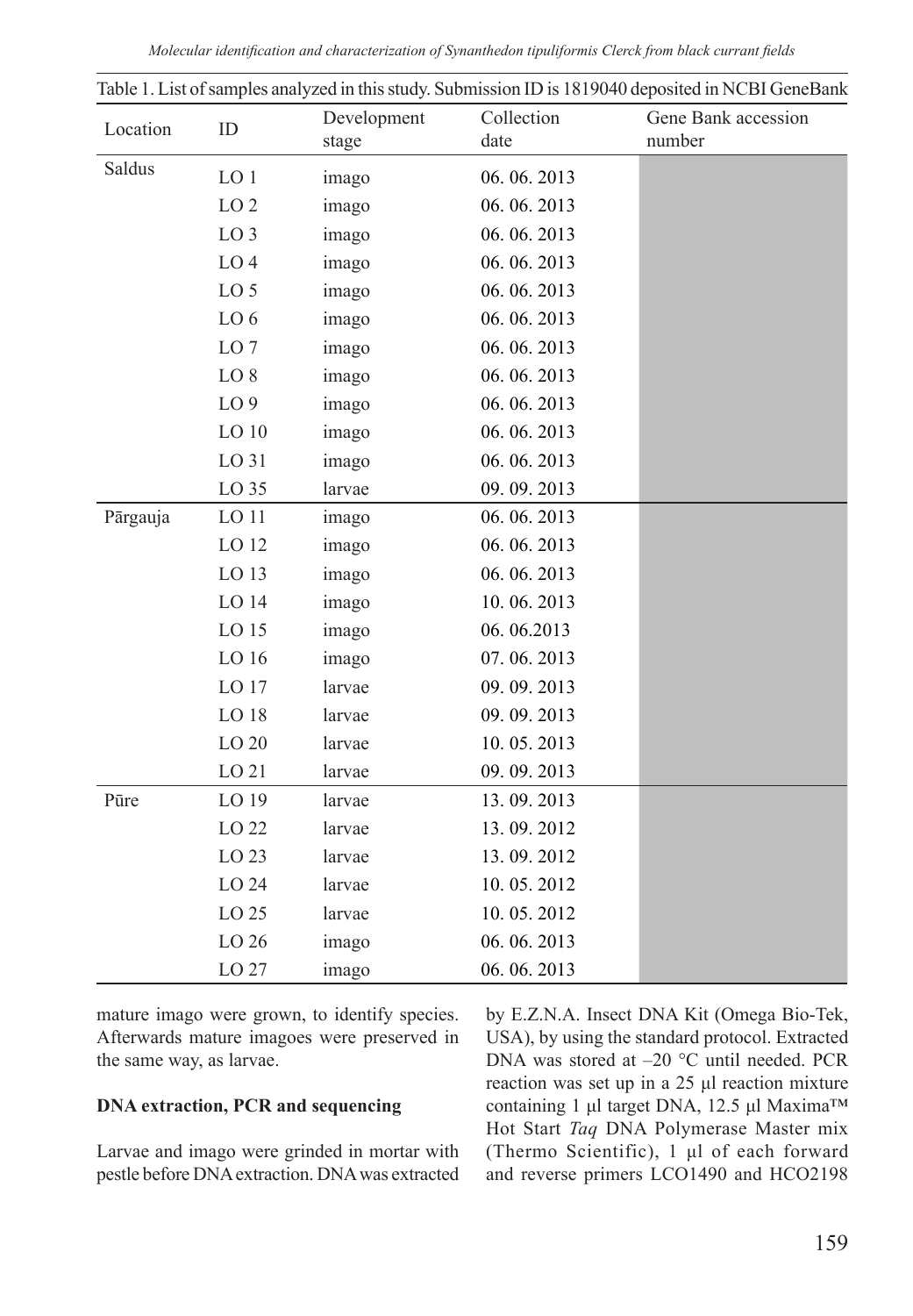(Folmer et al. 1994), manufactured by IDT DNA (Germany), which amplify 710-bp fragment of highly conserved region of the mitochondrial cytochrome *c* oxidase subunit I gene (*COI*) and nuclease-free water (Thermo Scientific) to 25 μl. PCR products were purified with Exo I/ FastAP (Thermo Scientific) reaction according to manufacturer's instructions prior to sequencing. Sequencing was performed with the same primers as used for PCR reaction at Macrogen Europe (Netherlands).

### **Data analysis**

DNA sequences were assembled using Contig Editor tool in Gene Studio 2.0.4.4. software (GeneStudio Inc. 2011) and aligned using multiple sequence alignment tool Clustal X2 (Larkin et al. 2007). Before further analysis, batch of assembled contigs was trimmed, to avoid influence of sequencing errors that may occur at the begging and end of sequences. Each 710-bplong sequence was trimmed before 86-bp and after 638-bp, 552-bp-long segment left for further single-nucleotide polymorphism (SNP) analysis. Phylogenetic analysis of the sequencing data was performed with the MEGA 5.1. software (Tamura et al. 2011) using Maximal Likelihood Method, and the quality of dendrograms was assessed by 100 bootstrap replicates. In addition, sequences of *S. tipuliformis* available from other countries were retrieved from NCBI GeneBank and added to study. The list of sequences used is provided in Table 2.

# **RESULTS AND DISCUSSION**

Phylogenetic analysis revealed that all sequences from *S. tipuliformis*, except the ones from USA and Greece, clustered together with sequences retrieved from NCBI GeneBank, in a separate distinct clade, supported by bootstrap value 98% (phylogenetic tree not shown). Sequence data from Australia clustered in a separate sub clade within *S. tipuliformis* clade, but other European data, e.g. from Finland, Austria, Germany, were uniformly distributed within the *S. tipuliformis*  clade.

Analysis of polymorphisms showed an association between geographical location or distinctness of populations and variability in it. Sequences from Latvia were identical in 55.2% cases, and distributed within all three parts of populations analyzed. Rest of the insects (44.8%) had some polymorphisms in part of *COI* gene. All SNPs observed were transitions, in 27.6% cases the particular sequence contained just one polymorphic site, in 13.8% two transitions, but in one case transition in three sites of the same analyzed sequence was evident (Table 2). When the placement of polymorphisms within analyzed part of population was compared, three to five different polymorphic sites were observed for each representative population, and transitions were partially placed in the same places for sequences containing polymorphisms, or were placed at completely distinct sites and SNPs observed were not common for all analyzed population.

The most significant SNP was located at 186-bp, where adenine was replaced by guanine. This SNP was found at the same site in samples from Latvia, Germany and Australia, as well as in samples coming from very distinct populations. Other SNPs found were observed at different sites, more specific for location of population. Samples from Finland without any polymorphisms were observed, and were identical to 55.2% of samples from Latvia.

Part of mitochondrial cytochrome *c* oxidase subunit I gene (*COI*) is a core of global bio identification system, and has been used as an universal barcode for animal and also insect species (Lunt et al. 1996, Hebert & Cywinska et al. 2003, Hebert & Ratnasingham et al. 2003). *COI* sequences have an ability to correctly identify both diverse orders and with low number of sequence divergence among families in order (Hebert & Cywinska et al. 2003). The ability of *COI* to describe genetic diversity and population structure of single species has been reported (Li et al. 2014). In Finland by using *COI*, cryptic species of *Baetis vernus* group (*Ephemeroptera, Baetidae*) were identified and resolved, and it was found that divergence within the each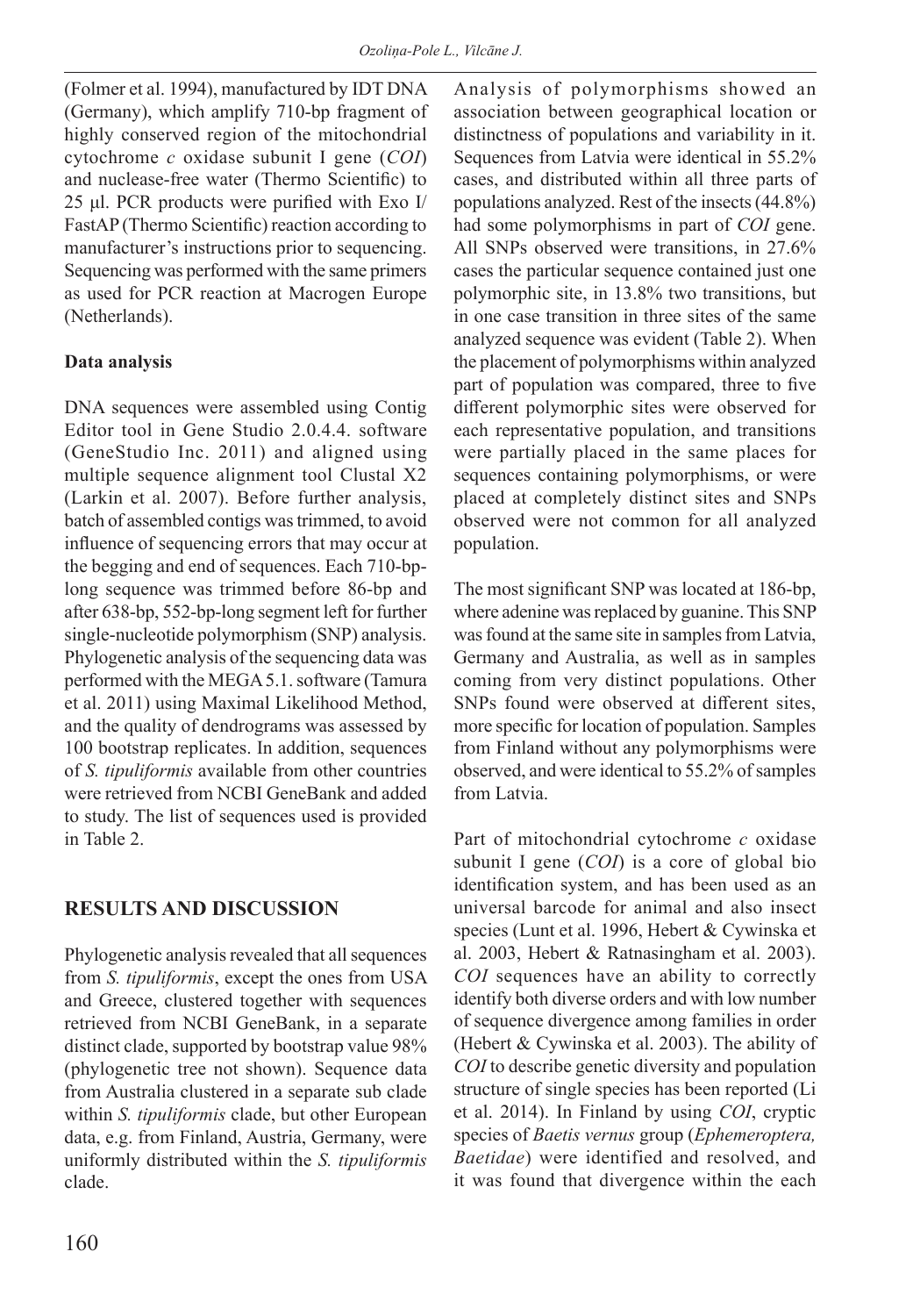*Molecular identification and characterization of Synanthedon tipuliformis Clerck from black currant fields*

|                            | ID                     |                        |                      |                      |                      |                      | Position             |                      |                |                      |                      |                      |  |
|----------------------------|------------------------|------------------------|----------------------|----------------------|----------------------|----------------------|----------------------|----------------------|----------------|----------------------|----------------------|----------------------|--|
| Gene Bank<br>accession nr. |                        | Location               | 93                   | 113                  | 186                  | 207                  | 304                  | 357                  | 498            | 426                  | 525                  | 543                  |  |
|                            |                        |                        | T                    | $\mathbf C$          | A                    | $\mathbf T$          | T                    | $\mathbf C$          | T              | $\mathbf C$          | $\mathbf C$          | ${\bf G}$            |  |
|                            | LO7                    | LV:<br>Saldus          |                      |                      |                      | $\mathbf C$          |                      |                      |                |                      |                      |                      |  |
|                            | LO <sub>8</sub>        | LV:<br>Saldus          |                      |                      |                      |                      | $\mathcal{C}$        |                      |                |                      |                      |                      |  |
|                            | LO <sub>9</sub>        | LV:<br>Saldus          |                      | $\mathbf T$          |                      |                      |                      |                      |                |                      |                      | A                    |  |
|                            | LO31                   | LV:<br>Saldus          |                      |                      |                      |                      |                      |                      |                |                      | $\mathbf T$          |                      |  |
|                            | LO35                   | LV:<br>Saldus          |                      |                      |                      |                      |                      | $\ddot{\phantom{0}}$ |                | $\ddot{\phantom{0}}$ | T                    | $\ddot{\phantom{0}}$ |  |
|                            | LO14                   | LV:<br>Pārgauja        |                      |                      |                      |                      |                      |                      |                | T                    |                      |                      |  |
|                            | LO <sub>20</sub>       | LV:<br>Pārgauja<br>LV: |                      |                      |                      | $\mathcal{C}$        |                      |                      |                |                      |                      |                      |  |
|                            | LO21                   | Pārgauja               | $\ddot{\phantom{0}}$ |                      | $\ddot{\phantom{0}}$ | $\mathcal{C}$        | $\ddot{\phantom{0}}$ |                      |                |                      | $\ddot{\phantom{0}}$ | A                    |  |
|                            | LO22                   | LV: Pūre               | $\ddot{\phantom{a}}$ |                      |                      | $\overline{C}$       |                      |                      |                |                      |                      | $\mathbf{A}$         |  |
|                            | LO23                   | LV: Pūre               | $\overline{a}$       | T                    | i.                   | $\mathcal{C}$        |                      |                      |                |                      |                      | A                    |  |
|                            | LO24                   | LV: Pūre               | $\overline{a}$       | T                    |                      |                      |                      |                      |                |                      |                      | А                    |  |
|                            | L025                   | LV: Pūre               |                      | $\ddot{\phantom{a}}$ | G                    |                      |                      |                      |                |                      |                      | $\ddot{\phantom{0}}$ |  |
|                            | LO27                   | LV: Pūre               | $\ddot{\phantom{a}}$ |                      | $\overline{G}$       | $\ddot{\phantom{0}}$ |                      |                      |                |                      |                      |                      |  |
| HM870940.1                 | MM00117                | Finland                |                      |                      |                      |                      |                      |                      |                |                      |                      |                      |  |
| JF853822.1                 | MM17410                | Finland                |                      |                      |                      |                      |                      |                      |                |                      |                      |                      |  |
| KM572234                   | TLMF Lep<br>09870      | Austria                |                      |                      |                      |                      |                      | T                    | $\overline{C}$ |                      |                      |                      |  |
| GU706627.1                 | <b>BC</b> Lep<br>24884 | Germany                |                      |                      | G                    |                      |                      |                      |                |                      |                      |                      |  |
| HQ922203.1                 | 10ANIC-<br>02606       | Australia              | $\mathbf C$          |                      | G                    |                      |                      |                      |                |                      |                      |                      |  |
| HQ922201.1                 | 10ANIC-<br>02604       | Australia              | $\mathcal{C}$        |                      | G                    | $\ddot{\phantom{a}}$ | $\overline{a}$       |                      |                | $\ddot{\phantom{0}}$ |                      | $\ddot{\phantom{0}}$ |  |

Table 2. Mitochondrial DNA polymorphic sites in the three different populations of *S. tipuliformis*  from geographically distinct plantations and some other countries

resolved group ranged from 0.3 to 1.4% (Ståhls & Savolainen 2008). Order Lepidoptera is considered as complicated for taxonomic studies, because of low genetic variation within the group (Hebert & Cywinska et al. 2003, Huemer et al. 2014). By analysis of *COI*, 98.8% of species could be recognized, and maximum divergence within species was slightly below 2% (Huemer

et al. 2014).

In this study we found polymorphisms within single species *S. tipuliformis*, as well as specific transition characteristic for sequences from three different countries. Non-random regional variation has been shown to occur in mtDNA (Roe & Sperling 2007), but reasons of mutations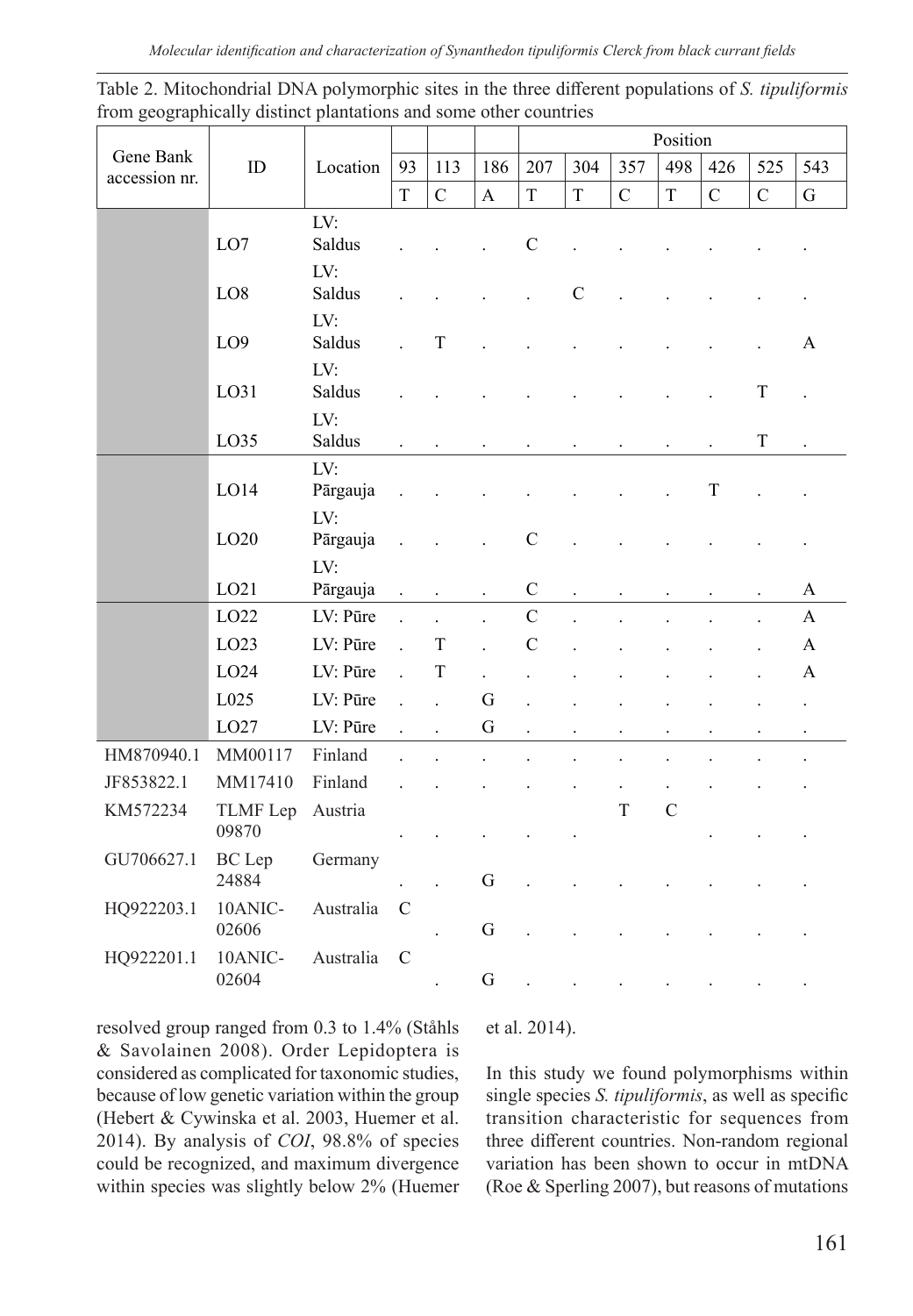are not always clear.

Variation between sequences of *S. tipuliformis* from three different locations was between 0.2 - 0.5%, and this could be considered as intraspecific variation within species. Therefore, we conclude that all species of *Synanthedon* found in black currant plantations are *S. tipuliformis,* since higher divergence could be necessary to consider the samples as different species.

# **AKNOWLEDGEMENTS**

The study was financed by the Latvian Ministry of Agriculture project "Sustainable development of fruit growing, using environment-friendly and water saving, as well as the rural landscape retaining integrated production technologies to reduce climate changes and to maintain biodiversity" Nr. 080410/c-32.

# **REFERENCES**

- Bąkowski M., Celadyn R., Hołowiński M., Zajda W. 2011. Clearwing moths (Lepidoptera: Sesiidae) of Małopolska Province. Polish Journal of Entomology / *Polskie Pismo Entomologiczne,* 80(2): 411–421.
- Brock A.M., Collingwood C.A., White J.M. 1964. The currant clearwing moth (*Aegeria tipuliformis* (Clerk)) as a pest of blackcurrants. *Annals of Applied Biology*, 53(2): 243–249.
- Folmer O., Black M., Hoeh W., Lutz R., Vrijenhoek R. 1994. DNA primers for amplification of mitochondrial cytochrome *c* oxidase subunit I from diverse metazoan invertebrates. *Molecular Marine Biology and Biotechnology*, 3(5): 294–299.
- Gottwald R., Künzel K. 1994. Neue Erkenntnisse zur Populationsökologie des Johannisbeerglasflüglers (*Synanthedon tipuliformis* Clerck). *Gesunde Pflanzen*, 46: 131–136.
- Hardy R.J. 1981. Field observations on the effect of currant borer moth, *Synanthedon tipuliformis*  (Clerck) (Lepidoptera: Aegeriidae), on the yield of blackcurrants produced in Tasmania. *Scientia Horticulturae,* 15(2): 165–172.
- Hebert P.D.N., Cywinska A., Ball S., de Waard J.R. 2003. Biological identifications through DNA barcodes. *Proceedings of the Royal Society B*, 270(1512): 313–321.
- Hebert P.D.N., Ratnasingham S., de Waard J.R. 2003. Barcoding animal life: cytochrome *c* oxidase subunit 1 divergences among closely related species. *Proceedings of the Royal Society B*, 270 (S1): S96–S99.
- Huemer P., Mutanen M., Sefc K.M., Hebert P.zD.N. 2014. Testing DNA barcode performance in 1000 species of European Lepidoptera: large geographic distances have small genetic impacts. *PLoS ONE,*  9(12): e115774.
- Ivinskis P., Rimšaitė J. 2012. Lepidoptera species new for Lithuanian fauna. *New and Rare for Lithuania Insect Species*, 24: 24–29.
- Karalius V., Būda V. 2006. The investigation of *Synanthedon mesiaeformis* and *S. flaviventris* (Lepidoptera, Sesiidae) distribution in Lithuania using sex attractants. *Acta Zoologica Lituanica*, 16(3): 204–209.
- Larkin M., Blackshields G., Brown N., Chenna R. 2007. Clustal W and Clustal X version 2.0. *Bioinformatics*, 23(21): 2947–2948.
- Leska W. 1966. Studies on the biology of currant clearwing (*Synanthedon tipuliformis* Cl.) (Lep. Aegeriidae, syn. Sesiidae). *Polskie Pismo Entomologiczne,* B19: 245–261 (in Polish).
- Li J., Ye Y., Wu C., Guo B., Gul Y.2014. Genetic diversity and population structure of *Sepiella japonica* (*Mollusca: Cephalopoda: Decapoda*) inferred by mitochondrial DNA